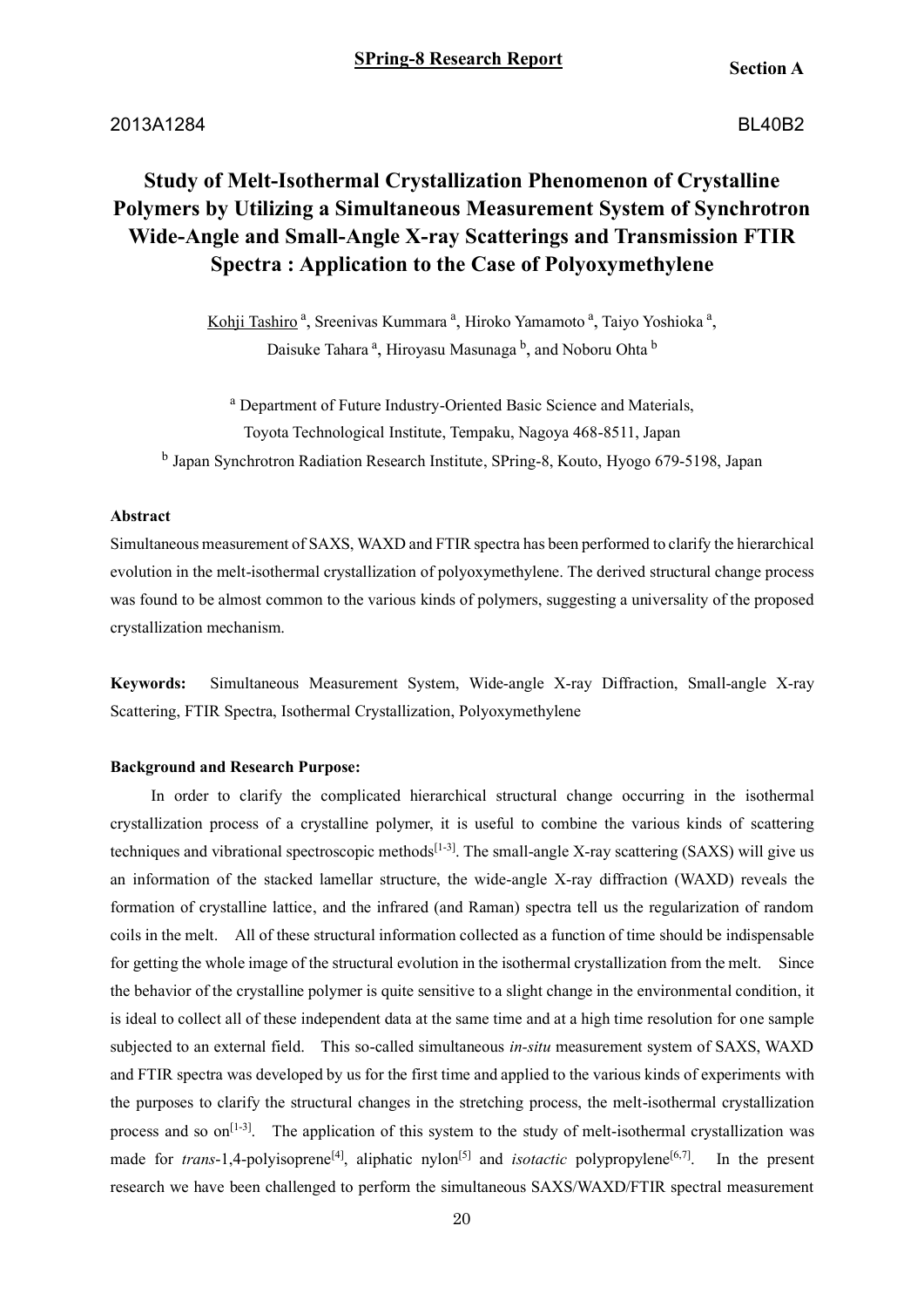for the clarification of the rapidly-occurring structural evolution in the melt-isothermal crystallization process of polyoxymethylene (POM,  $-[CH_2O]_{n}$ -).

Before the description of the experimental results, it may be better to review our previous studies about the crystallization of this polymer and to point out the unsolved problems. In a series of papers<sup>[8-10]</sup> we already reported the regular structural formation of POM in the isothermal crystallization process after the rapid cooling from the molten state by performing the simultaneous SAXS and WAXD measurement and also by carrying out the time-resolved FTIR spectral measurement, which was separately performed from the X-ray scattering experiment. On the basis of the thus-collected data, we derived the evolution process of the stacked lamellar structure concretely and found out the generation of the so-called taut tie chains passing through the neighboring lamellae. At that moment, however, we had many problems to be solved. The first one was that the measurement of X-ray scattering and IR spectral data must be performed *simultaneously* as mentioned above. The second point was a lack of structural information in an earlier stage of crystallization immediately after the temperature jump from the melt to a prefixed crystallization temperature (Tc). We need to know the mechanism how the lamellae are created from the melt. The newly-developed simultaneous measurement system combined with the sharp temperature jump cell apparatus has made it possible to study the detailed structural evolution of POM at a high time resolution and in a wide time range.

#### **Experimental Section:**

**(A) Samples** POM sample used here was supplied by Polyplastics Co., LTD. Japan, which was not a homopolymer but a copolymer containing a small amount of ethylene oxide comonomer to avoid the thermal degradation in the melt (the average molecular weight  $(M_w)$  16900). The details of the sample preparation were already described in the previous papers<sup>[8-10]</sup>. Although the melting point is different from the homopolymer, the crystallization behavior itself is essentially the same as already discussed before<sup>[8-10]</sup>.

**(B) Setting-up of the Simultaneous Measurement System** Figure 1 shows a snapshot of the simultaneous measurement system set up in the beamline 40B2 of SPring-8. The computer-controlled temperature jump cell developed by ourselves was set on the stage, around which a miniature FTIR spectrometer (Bruker alpha), the flat panel detector for WAXD data collection (Hamamatsu Photonics K.K.) and the image-intensified CCD detector for SAXS data collection (Hamamatsu Photonics K.K.) were arranged correctly. Both of X-ray beam of 1.5  $\AA$  wavelength and infrared beam were incident to the sample of about 0.05 mm thickness. The temperature of the sample was monitored using a thermocouple embedded inside. The jumping rate of temperature was about  $600^{\circ}$ C/min and the temperature fluctuation was about 0.2<sup>o</sup>C. The SAXS and WAXD data were collected at a time interval 5 seconds and the FTIR spectra at every 7 seconds.

**(C) Data Treatments** The 2D-SAXS and WAXD data were treated in the following ways for the quantitative analyses, the details of which will be mentioned in the next section. The 1D-SAXS and WAXD profiles or the plots of integrated intensity against the scattering vector  $q = 4\pi \sin(\theta)/\lambda$  with the scattering angle 20] were obtained by integrating the 2D-scattering data after the background correction. The intensities of the IR crystalline bands were estimated with a commercial program (Grams, Thermo Inc.) after the baseline correction and separation of the overlapped bands.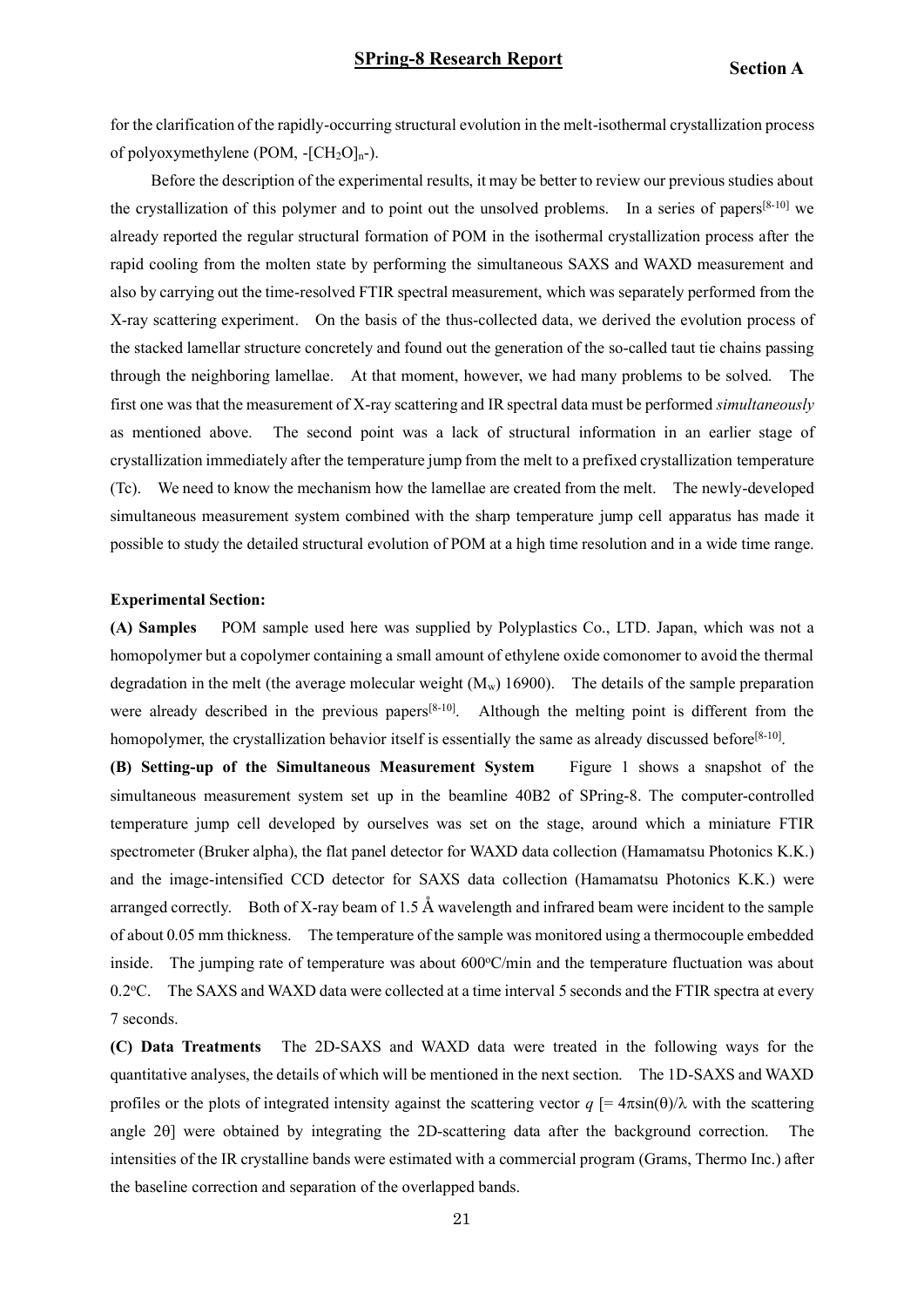

Figure 1. A snapshot of the simultaneous SAXS/WAXD/FTIR measurement system.

## **Results and Discussion:**

**(A) Time-Dependent Data** Figure 2 shows the time dependence of the 1D-SAXS and WAXD profiles and FTIR spectra obtained for POM at Tc = 143°C or the degree of supercooling  $\Delta Tc$  (= T°m – Tc) 47°C where the equilibrium temperature  $T<sup>o</sup>m$  (= 189.5°C) was reported already in references<sup>[11,12]</sup>. In the SAXS data, the central scattering intensity was found to increase at first and then the peak of long period started to appear with increasing time. At almost the same timing the WAXD 100 diffraction peak started to increase its intensity.

**(B) SAXS Data Analysis** As mentioned above, it is quite difficult to extract the unique structural information from the SAXS data with the broad profiles. Then we assumed here the following 4 possible structural evolution processes for the SAXS data analysis: (stage I) the local density of the melt may fluctuate with a correlation length  $\zeta$ , (stage II) in these higher density parts, the regularization of random coils may occur and they form a domain with a radius of gyration *Rg*, (stage III) the number of these domains is increased with time and the correlation length  $\xi$  between the neighboring domains becomes shorter, and (stage IV) finally they are combined together to form a lamella and these lamellae are stacked together at a long period *LP*. Sometimes the secondary crystallization occurs in the amorphous region between the adjacent lamellae, and the new lamellae are generated with the long period of *LP*/2[8-10] . These individual phenomena can be expressed using the theoretical equations between the scattering intensity *I*(*q*) and scattering vector  $q$  as proposed in the literatures<sup>[13,14]</sup>.

(Stage I) An Ornstein-Zernike equation,  $I(q) \sim I(0)/(1 + \zeta^2 q^2)$  in the central scattering region (Stage II) A scattering intensity equation for the domain with a radius of gyration  $R_g$ ,  $I(q) \approx I(0)[1 (M_4/6M_2)D^2q^2 + (M_6/120M_2)D^4q^4$  in the region of  $q \ll R_g^{-1}$ . Here, *D* is a radius of the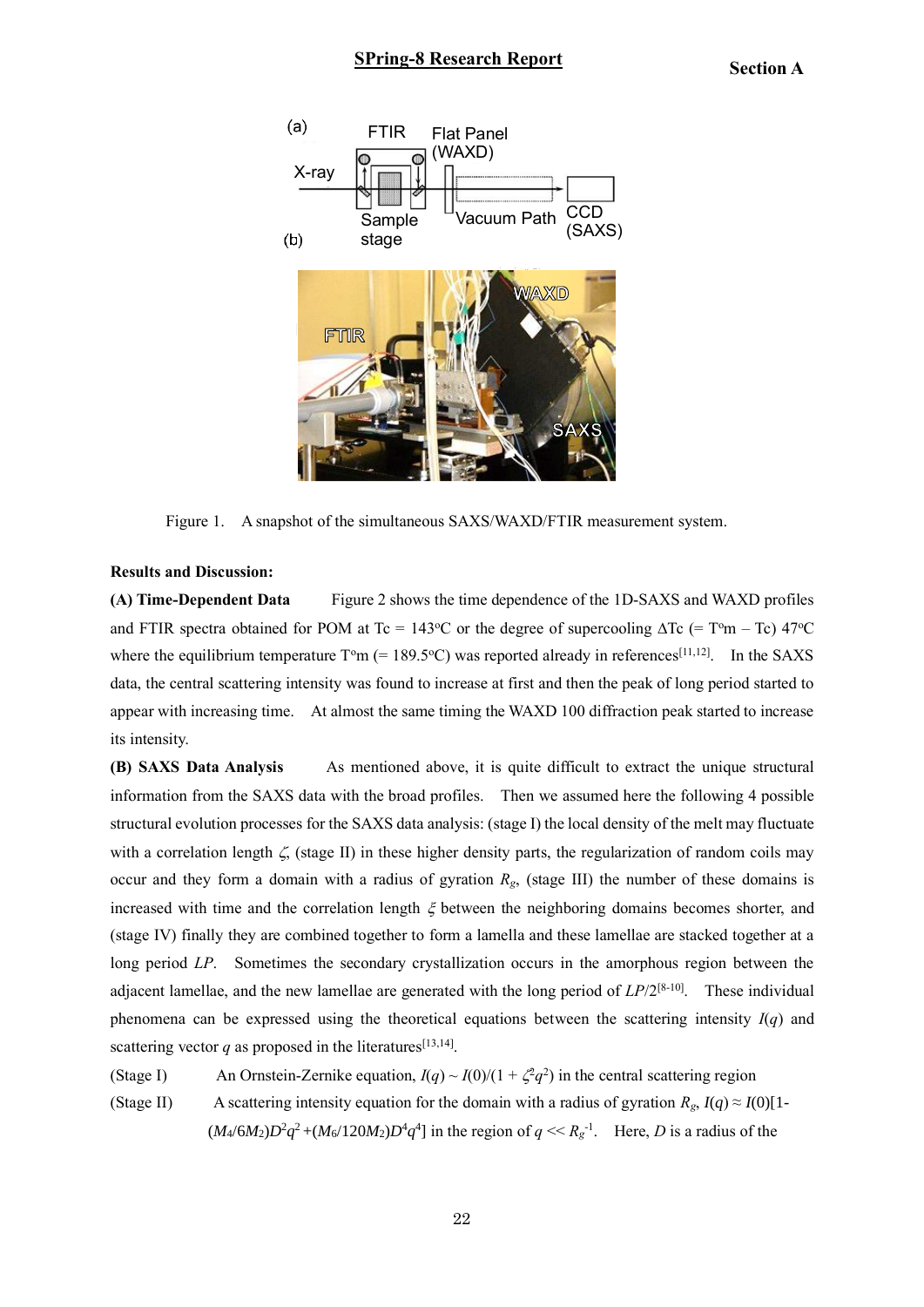

Figure 2. Time dependence of (a) 1D-SAXS profiles, (b) 1D-WAXD profiles and (c) FTIR spectra measured for POM in the melt-isothermal crystallization process at  $T_c = 143$ °C.

domain sphere,  $M_k$  is the *k*-th moment of correlation function  $\gamma(r)$ ,  $M_k = D^{-(k+1)} \int_0^D r^k$  $\int_0^b r^k \gamma(r) dr$ where *r* is the distance between the two points in the electron density space. Then the  $R<sub>g</sub>$  is given as  $R_g = (M_4/2M_2)^{1/2}D$ .

(Stage III) A Debye-Buche equation with the domain correlation function of the form  $exp(-r/\xi)$ ,  $I(q) \sim$  $I(0)/(1 + \xi^2 q^2)^2$  in the *q* range wider than stage II, where *r* is the distance between the neighboring domains.

(Stage IV) Correlation function between the lamellae,  $K(z) = \langle [\eta(z)] - \langle \eta(z) + \langle \eta(z) + \langle \eta(z) \rangle] \rangle =$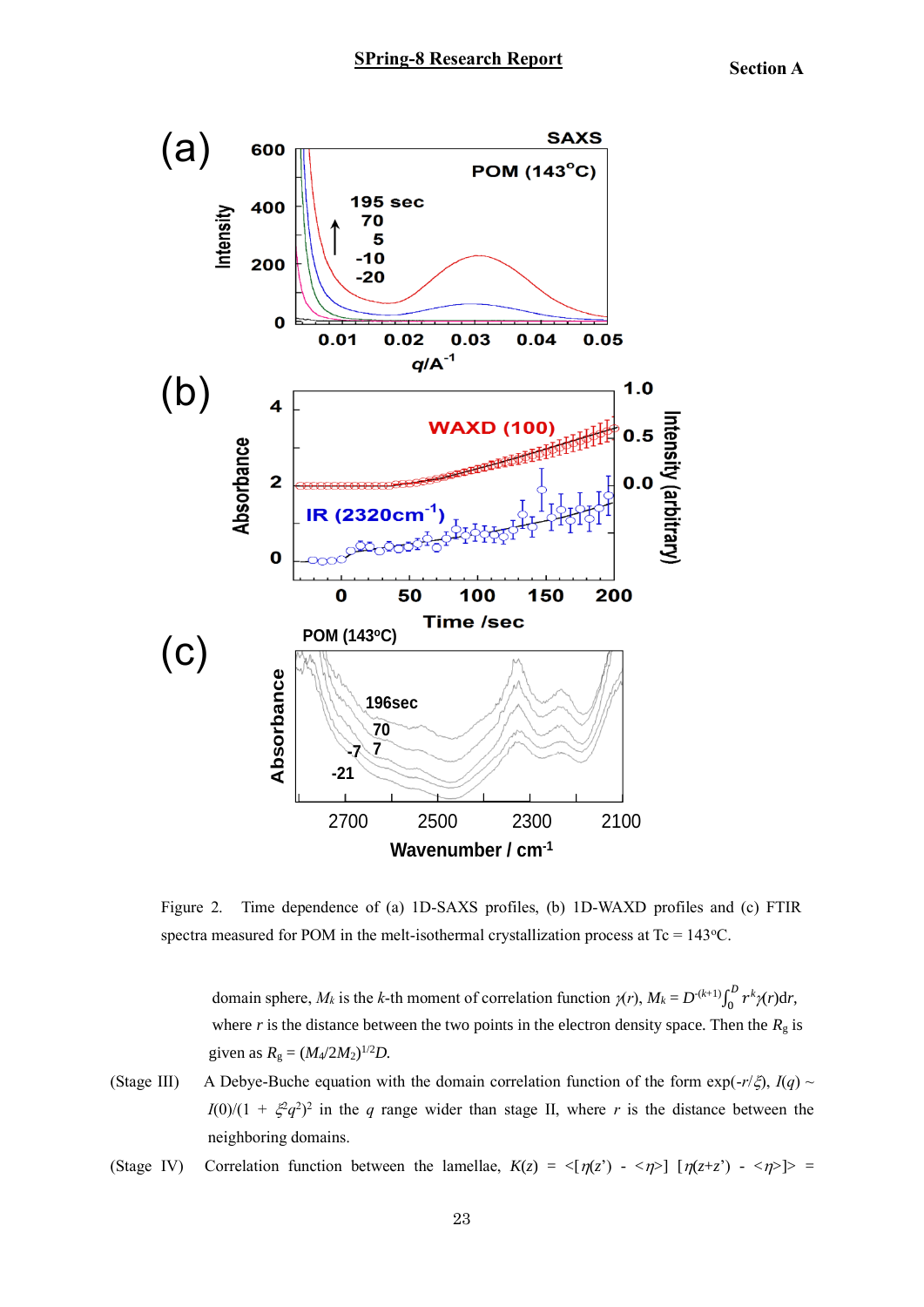$(2/\pi)\int_0^\infty q$  $\int_0^{\infty} q^2 I(q) \cos(qz) dq$  where  $\eta(z)$  is the electron density distribution of lamellae along the *c* axis,  $\langle n \rangle$  is the mean electron density and  $\langle \rangle$  is an ensemble average. The *z* is an interlamellar distance along the *c* axis.

The computer program has been written for these analyses in order to treat a full set of 2D- and 1D-SAXS data consisting of the several hundreds of files collected at a time interval of 7 seconds for the several tens minutes. All the corrected data were analyzed by the least-squares fittings on the basis of the abovementioned equations.

**(C) Structural Evolution** Figure 3 shows the time dependences of the structural parameters  $\zeta$ ,  $R_g$ ,  $\zeta$ and  $LP$  in comparison with the WAXD and FTIR data, which were obtained for POM sample at Tc = 143°C. Before the temperature jump was made (time <0), the sample was kept in the molten state. The OZ plot gave us the information of the density fluctuation in the melt or the correlation length  $\zeta$ . Immediately after the temperature jump, the formation of domains was detected and the corresponding  $R_g$  was evaluated, which was found for the first time almost the same as  $\zeta$ . Another correlation length  $\zeta$  corresponding to the average distance between the domains, derived from the Debye-Buche equation, was found to decrease in the range between *R<sup>g</sup>* and *LP*, indicating the gradual aggregation of these domains to form the lamellae with the long period *LP*. In the present experiment, the crystallization temperature was so high and the formation of the



Figure 3. Comparison of time-dependent parameters obtained by (a) SAXS and (b) WAXD and FTIR in the melt-isothermal crystallization process of POM sample.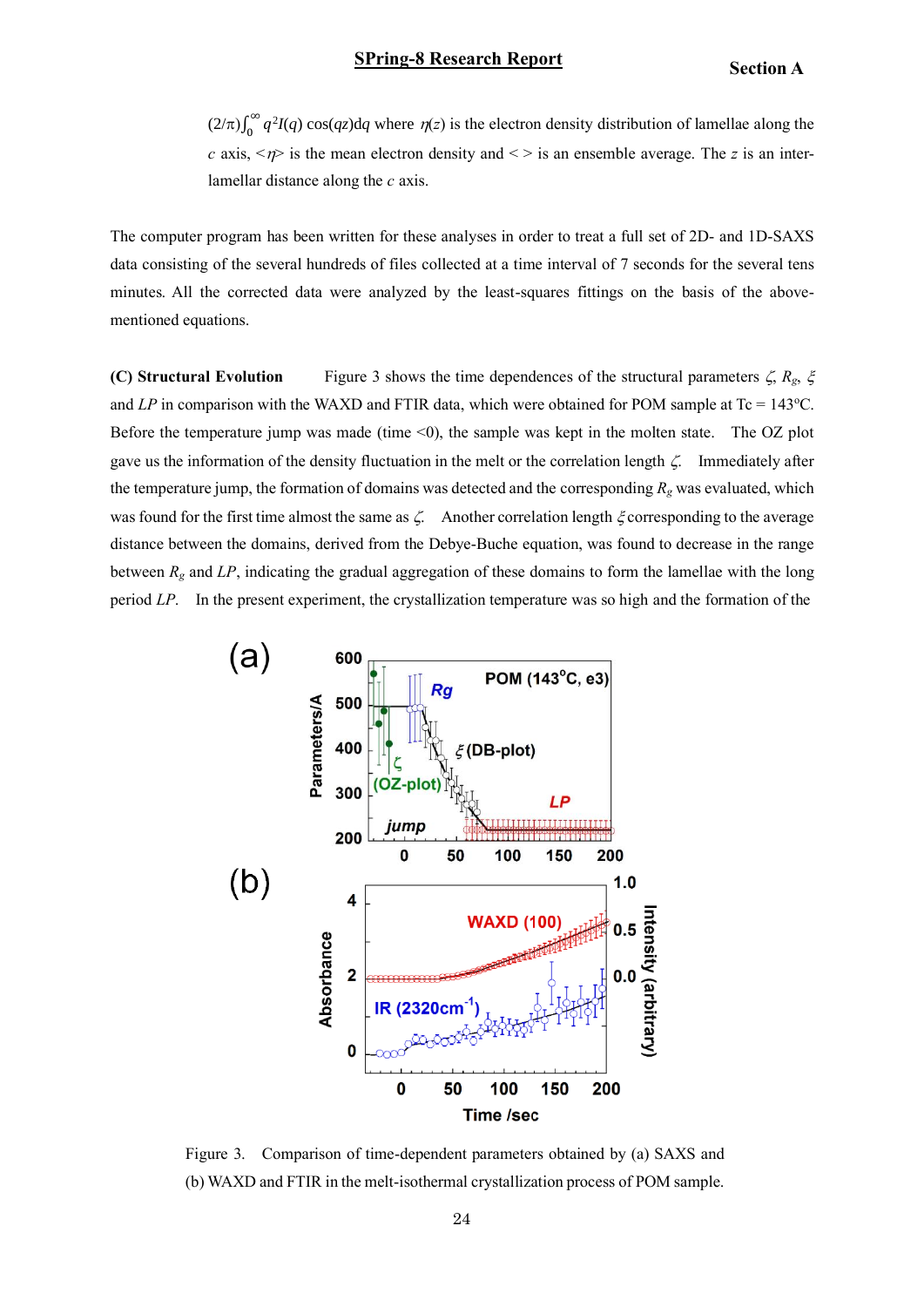# **SPring-8 Research Report Section A**

daughter lamella in the region sandwiched by the two original lamellae was not detected. In other words, the extraction of taut tie chains was not made successfully<sup>[8-10]</sup>. This is because the crystallization temperature was relatively high compared with the previously reported experiments. The FTIR data gave us the information of the formation of regular helices in the melt. The crystalline band at 2320 cm<sup>-1</sup>, for example, increased the intensity with time, and this timing corresponds to the appearance of the domains. The formation of short regular helices in the molten state occurs in the quite early stage of crystallization in the present POM case compared with the other polymer cases  $[15]$ .

From these experimental data, we can illustrate the regularization process of POM as shown in Figure 4: the domain formation resulting from the density fluctuation in the melt, the closer correlation of these domains and their aggregation to form the stacked lamellar structure. The thus-obtained structural evolution is essentially the same as those proposed for the various kinds of polymers $[4-7]$ .

 The similar temperature jump experiments were performed at the crystallization temperature Tc of 150 - 130 $^{\circ}$ C. In the experiment at 130 $^{\circ}$ C, the crystallization occurred too fast to detect the structural evolution process in the early stage. As described in a separate paper<sup>[15]</sup>, we performed this type of experiment also for the fully-deuterated POM sample [POM-D,  $-(CD_2O)_{n-1}$ ] at the same  $\Delta Tc$  as above, in which case the secondary crystallization of the daughter lamellae was observed clearly, suggesting the formation of taut tie chains passing through the adjacent lamellae<sup>[8-10]</sup>. The sensitive balance between the crystallization rate and the stability of the stacked lamellae might give the difference in the crystallization behavior between the isotopic species POM-H and POM-D<sup>[11,12,15]</sup>.



Figure 4. Illustration of structural evolution in the melt-isothermal crystallization process of POM sample.